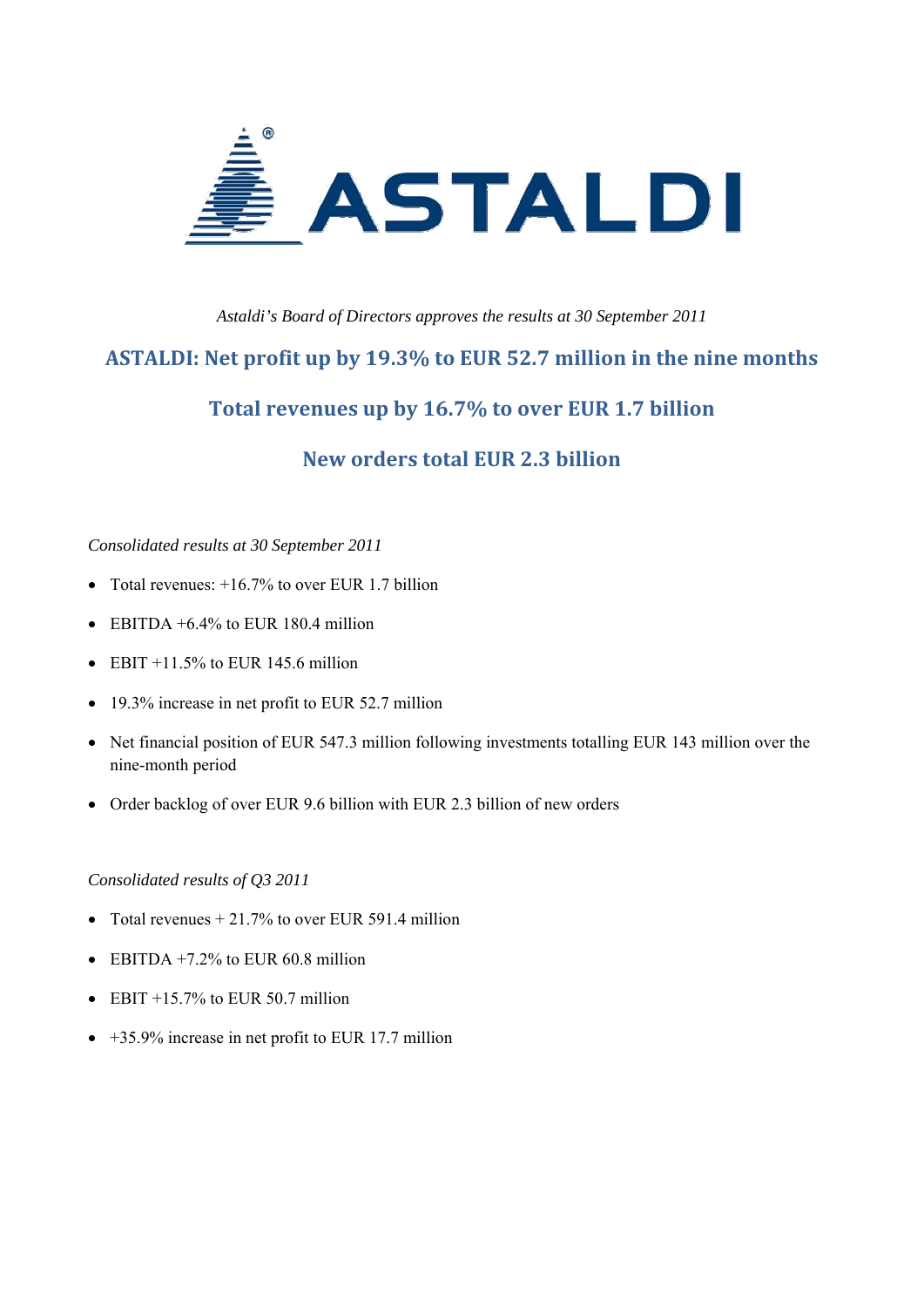*Rome, 11 November 2011* – The Board of Directors of Astaldi S.p.A., chaired by Paolo Astaldi, met today to approve Astaldi Group's consolidated results at 30 September 2011. The growth targets for 2011 set down in the business plan are confirmed.

Stefano Cerri, the Group's Chief Executive Officer, reported the following: "The strategic policies that have been planned and implemented such as geographical diversification, supported by risk analysis, and acceleration of concession investments, have ensured the Group has the fleximility and reactivity needed to continue to achieve and surpass the set growth targets despite the extremely difficult international situation"*.*

**Total revenues** over the first nine months of 2011 **increased to EUR 1,713.7 million** (+16.7%) and significant levels of earnings were confirmed: **EBITDA** totalled EUR 180.4 million (+6.4%, **EBITDA margin of 10.5%)** and **EBIT** increased to EUR 145.6 million (+11.5%, **EBIT margin of 8.5%**). **Net profit rose by +19.3% to EUR 52.7 million**, with a net margin of 3.1%.

| <b>Main consolidated economic</b><br>results $(EUR/000)$ | 30-Sep-11 | $\%$      | 30-Sep-10 | $\frac{0}{0}$ | YOY diff. $(\% )$ |
|----------------------------------------------------------|-----------|-----------|-----------|---------------|-------------------|
| Total revenues                                           | 1,713,709 | $100.0\%$ | 1,468,375 | $100.0\%$     | $+16.7\%$         |
| <b>EBITDA</b>                                            | 180,380   | $10.5\%$  | 169,563   | 11.5%         | $+6.4\%$          |
| <b>EBIT</b>                                              | 145,588   | $8.5\%$   | 130,581   | 8.9%          | $+11.5%$          |
| Pre-tax profit                                           | 89.491    | $5.2\%$   | 73.776    | $5.0\%$       | $+21.3%$          |
| Group net profit                                         | 52,728    | $3.1\%$   | 44,183    | $3.0\%$       | $+19.3%$          |

#### *Consolidated economic results at 30 September 2011*

The Group closed the first nine months of the year with a **marked increase in results**, which confirm the trends recorded midway through the year, thanks to the **positive performance of projects in Italy (transport infrastructures, civil construction) and abroad (water and energy, transport infrastructures)** as well as to **entry into full operation of recently acquired projects (transport infrastructures, civil construction).** An **excellent level of diversification as regards geographical areas and sectors as well as customers** was confirmed which made it possible to offset the negative effects of the current international situation. Said diversification, which has already been constantly pursued for several years, now allows the Group to be present in 5 macro areas throughout the world, each of which accounts for approximately 10% of turnover, with suitable reduction of risks.

**Total revenues** (**+16.7%) amounted to EUR 1,713.7 million** (EUR 1,468.4 million at 30 September 2010), 96.4% of which refers to operating revenues and the remaining 3.6% to other operating revenues. Said revenue figures can be attributed to the positive performance of projects in Italy (the Maxi Lots of the Jonica National Road), Central-Eastern Europe (road works in Romania), Turkey (the Istanbul underground) and Algeria (railways). As regards Venezuela, the planned curbing of activities was confirmed, and while still guaranteeing a significant contribution to turnover, there was a suitable reduction in Astaldi Group's exposure as regards this country. When making a YOY comparison, other operating revenues were lower than for the previous year as a result of the greater levels of activity linked to additional services for projects in progress in Turkey recorded last year. Indeed, this income statement item records the trend of activities which, even if not referable to the Group's core business, are linked to its traditional activities and are of a lasting nature.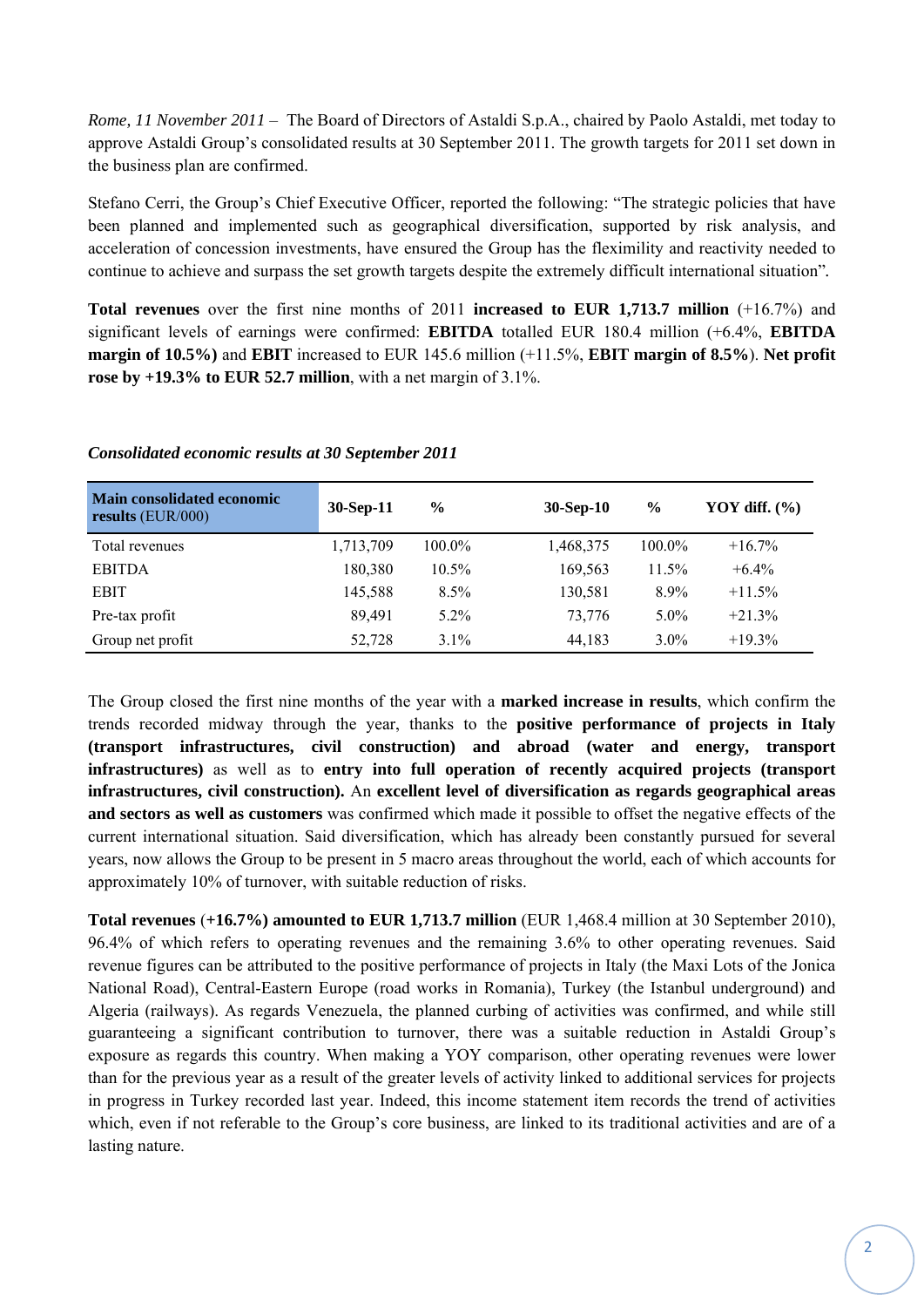**Italy (44% of revenues)** continued to record a positive trend as regards transport infrastructures and civil and industrial construction, while **foreign activities (56%)** benefitted from the contribution of Central-Eastern Europe and Turkey, the Middle East and Algeria. These foreign areas put together are able to suitably offset the aforementioned curbing of operations in Venezuela.

**Transport infrastructures (83.8% of revenues) confirmed its key role** and accounted for EUR 1,385 million (EUR 1,076 million at 30 September 2010), all of which from construction activities. Specifically, railways and undergrounds (48%) included the progressive progress made on undergrounds under construction in Italy (Line C in Rome, Line 5 in Milan, Lines 1 and 6 in Naples), the good trend of activities in Venezuela and the intensification of railway projects in Algeria where, among other things, there are no specific problems linked to the difficult socio-political situation currently being experienced in the Maghreb. Works in progress in Italy contributed to the figure recorded for roads and motorways (30%), while there was an increase in the figure for ports and airports (6%) thanks to the projects in progress in Turkey (Milas-Bodrum), Romania (Henri Coanda) and Russia (Pulkovo). **Even though there was a drop in hydraulic works and energy production plants (7.5%), they still made a significant contribution** accounting for EUR 123 million (EUR 210 million at 30 September 2010), all of which referred to construction activities, with the progress of projects in Peru (Huanza), the completion of works in Chile (Chacayes) and Costa Rica (Pirris) and reviewing of the design in El Salvador (El Chaparral). It is expected that this sector will start to pick up as from 2012 following recent acquisitions in Peru (Santa Teresa, Cerro del Àguila). **Civil and industrial construction (8.7%) increased to** EUR 144 million (EUR 91 million at 30 September 2010), EUR 127 million (7.7%) of which referred to the construction sector, with projects in Saudi Arabia and Italy, and the remaining sum to the concessions sector. Specifically, as regards Italy, positive progress was recorded for the Police Officers' Academy ("Scuola Carabinieri") in Florence and the Four Tuscan Hospitals project, with more than 50% of works completed on the hospitals in Prato and Pistoia and 40% of works on the hospital in Lucca, while work on the hospital in Massa got underway in July and is now proceeding as scheduled. As regards foreign activities, note should be taken of the upturn in production activities in the Middle East due to the Jubail industrial plant project entering the production phase.

**Concessions generated EUR 17 million of operating revenues** (+55%, EUR 11 million at 30 September 2010), EUR 11 million of which referred to Astaldi's revenues from management of Mestre Hospital and EUR 6 million to direct management of 5 car parks in Italy. No foreign concession revenues were recorded during the first nine months of 2011. However, it must be remembered that the Chacayes hydroelectric plant (111 MW) in Chile was inaugurated in October and hence will help stabilise concession revenues as from 2012, together with the airport in Turkey.

**Costs reflected the increasing incidence of general contracting projects in the works backlog:**  production costs totalled EUR 1,320.7 million (+21.6%, EUR 1,086.5 million at 30 September 2010) with a 77% incidence on revenues; personnel costs increased, even if to a less than proportional extent compared to revenues, to EUR 193.9 million (EUR 182.9 million at 30 September 2010); other operating costs had a 1.1% incidence on total revenues and amounted to EUR 18.7 million (EUR 29.4 million at 30 September 2010).

**Significant levels of earnings were confirmed**, reflecting an order backlog of increasing quality. **EBITDA rose to EUR 180.4 million (+6.4%**, EUR 169.6 million at 30 September 2010) with an **EBITDA margin of 10.5%. EBIT recorded a more significant increase (+11.5%)** equal to EUR 145.6 million (EUR 130.6 million at 30 September 2010), with an **EBIT margin of 8.5%.** Results obtained in Italy (railways and undergrounds) made a positive contribution to the margins achieved for the nine-month period, following positive review of the margins of some projects and re-definition of some contracts which resulted in the acknowledgement of additional fees for the Group. As regards foreign activities, the negative trend recorded for activities in the Middle East is to be noted – this is due to operating problems which, at the present time,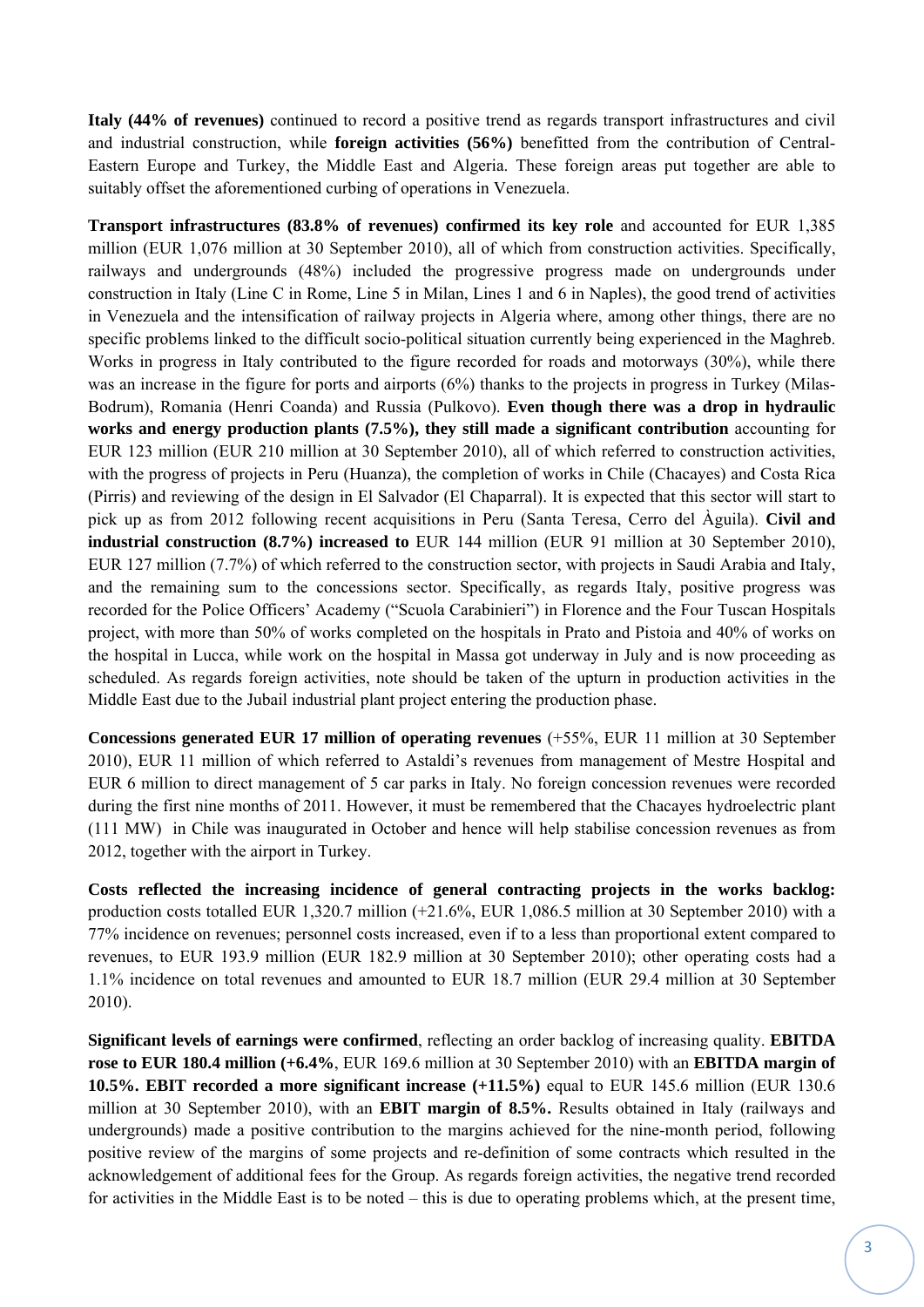have only been partially resolved as regards the customer -, together with the failure to absorb general and development costs in some areas of Central America following the slowdown in commercial activities. In order to better understand the trends for the period, it should be noted that the performance recorded last year in terms of earnings – with the EBITDA margin and EBIT margin standing at 11.5% and 8.9% respectively in September 2010 - benefitted from the completion of some contracts which generated a higher than average level of earnings for the Group.

Financial operations confirmed the Group's ability to optimise management of existing financial resources. Even given the major investments carried out (mostly linked to concessions), **net financial charges dropped to EUR 55.7 million** (EUR 57.1 million at 30 September 2010), with a drop in the incidence on revenues to 3.3%.

The results recorded for the period confirmed **significant levels of growth**. **Net profit (+19.3%) increased to EUR 52.7 million** (EUR 44.2 million at 30 September 2010), with a tax rate of 39.7% which reflects the geographical mix of activities and differing taxation linked to some foreign countries where the Group operates.

| Main consolidated financial and equity results<br><i>(EUR/000)</i> | 30-Sep-11  | $31 - Dec-10$ | $30-Sep-10$ |
|--------------------------------------------------------------------|------------|---------------|-------------|
| Total net fixed assets                                             | 513,877    | 426,697       | 428,817     |
| Working capital                                                    | 540,167    | 413,326       | 483,867     |
| Total provisions                                                   | (32,891)   | (30, 237)     | (37, 773)   |
| Net invested capital                                               | 1,021,153  | 809,786       | 874,910     |
| Net financial payables / receivables                               | (672, 355) | (466, 428)    | (560, 334)  |
| Receivables arising from concessions                               | 121,958    | 99,872        | 99,976      |
| Total financial payables / receivables (*)                         | (550, 397) | (366, 557)    | (460, 358)  |
| <b>Equity</b>                                                      | 470,756    | 443,229       | 414,552     |

### *Financial and equity results at 30 September 2011*

**(\*) Figure includes treasury shares totalling EUR 3.1 million at 30 September 2011 and EUR 4.2 million at 31 December 2010 and EUR 4.2 million at 30 September 2010.** 

The Group's equity and financial structure **includes the effects of consolidation of international positioning and production volumes, as well as intensification of investments in concessions**.

**Net fixed assets totalled EUR 513.9 million** (EUR 426.7 million at 31 December 2010 and EUR 428.8 million at 30 September 2010), also as a result of the **increase in equity investments recorded for investments in the concessions sector**.

**Working capital totalled EUR 540.2 million** (EUR 413.3 million at 31 December 2010 and EUR 483.9 million at 30 September 2010). This result can be attributed to the **considerable increase in works in progress** and **the mostly steady trend recorded for advances from customers**. These trends can be explained by the fact that most of the order backlog provides for lump-sum payments rather than payments in relation to the quantity of works performed, and hence said payments are made against the overall works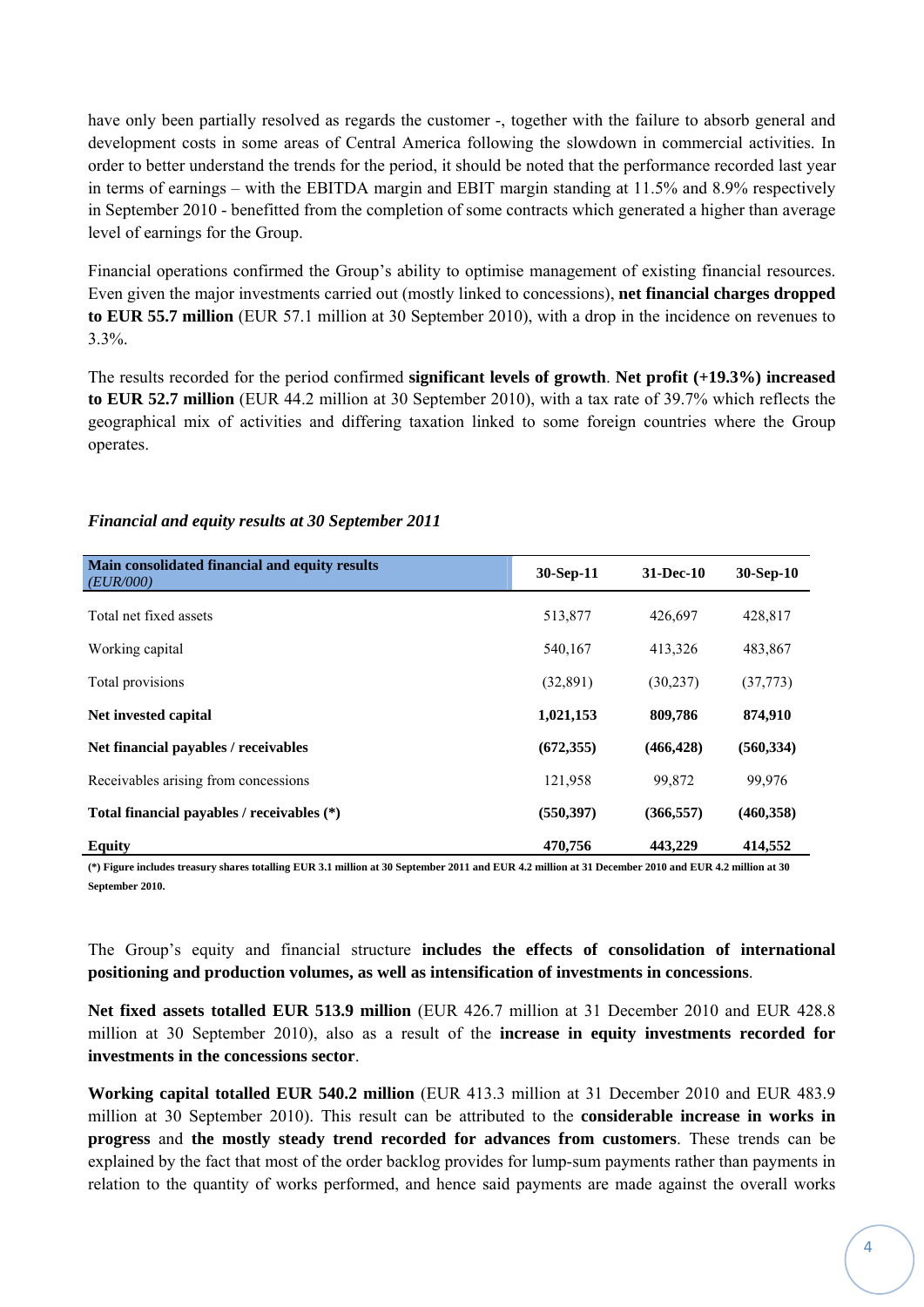carried out. Moreover, it must be recalled that no financial down payments are envisaged for projects in progress in Italy and Poland.

Therefore, **net invested capital totalled EUR 1,021.1 million** (EUR 809.8 million at 31 December 2010 and EUR 874.9 million at 30 September 2010).

**Equity increased to EUR 470.8 million** (EUR 443.2 million at 31 December 2010 and EUR 414.5 million at 30 September 2010) thanks to the result for the nine-month period, suspended economic items entered in the comprehensive income statement and distribution of dividends totalling EUR 14.6 million in May 2011.

#### *Investments*

**Technical investments for the period amounted to EUR 28.4 million (1.7% of total revenues)** and reflected the support given to projects in progress in Italy, Poland, Oman and Russia. The figure is in keeping with forecasts made in the business plan and, taking into account the production levels recorded, confirms the Group's ability to optimise already available technical resources.

**Concession investments for the period totalled EUR 115 million** and referred to Line 5 of the Milan underground in Italy, the Milas-Bodrum Airport in Turkey, the first undertakings related to acquisition of a stake in Autostrada Brescia-Verona-Vicenza-Padova S.p.A. (EUR 53 million) and investments prior to the commencement of works to build the Gebze-Izmir motorway in Turkey. If we are also to take into account funding of working capital on the relative construction activities, investments related to concessions totalled EUR 125 million for the first nine months of the year. Therefore, at the date of the Interim Report on Operations, concession investments totalled approximately EUR 300 million, EUR 120 million of which refer to receivables arising from concessions – the latter to be taken as shares of investment covered by guaranteed cash flow.

#### *Consolidated net financial position*

Total net financial debt, excluding treasury shares and receivables arising from concessions, totalled EUR 547.3 million at 30 September 2011 (EUR 525.5 million at 30 June 2011, EUR 362.4 million at 31 December 2010 and EUR 456.2 million at 30 September 2010). If the investments made are taken into account, the figures show a virtuous contract cash flow trend.

The figures for the period confirm the financial structure's focus on the medium/long-term. Moreover, an operation, organised by a pool of 4 leading national and international banks, is in the process of being finalised to extend debt repayment deadlines from the current 2013 to 2016 as part of measures aimed at keeping the Group's of sources of financing in line with its development plans.

The debt/equity ratio stood at 1.16x at 30 September 2011. At the same date, the corporate debt/equity ratio, which excludes the share of debt related to concessions insofar as with no recourse or self-liquidating, is lower than 1x.

#### *Q3 2011*

The results achieved during Q3 2011 confirmed the positive trend noted in accounts for the first nine months of the year, already included in the recent half-year results.

Total revenues amounted to EUR 591.4 million (+21.7%, EUR 486.1 million in Q3 2010), with operating revenues of EUR 572.7 million and other operating revenues of EUR 18.8 million. Direct production costs totalled EUR 463.3 million (EUR 354.5 million in Q3 2010) and there was a drop in the incidence of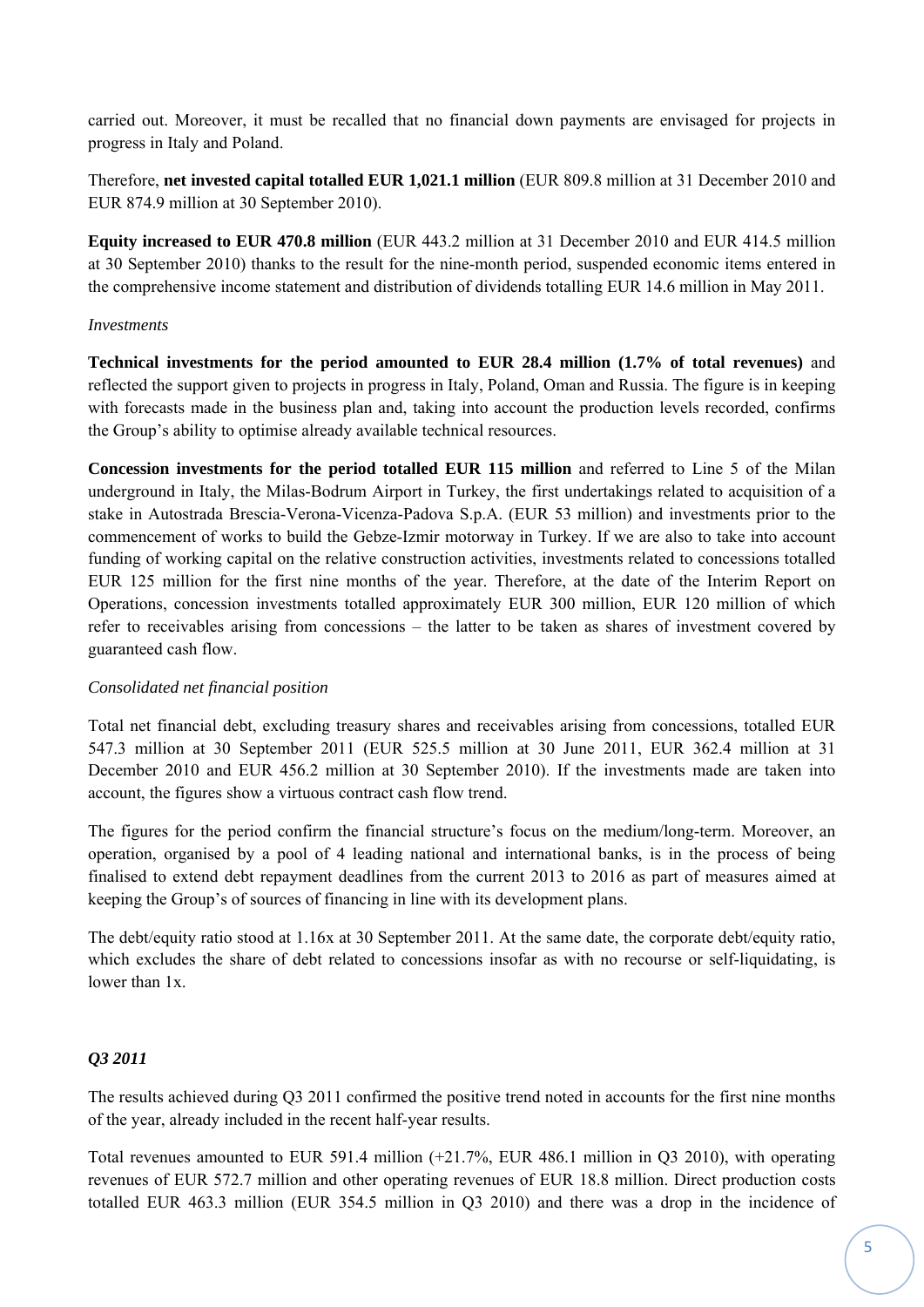personnel costs which equalled EUR 61.2 million (EUR 58.6 million in Q3 2010). EBITDA stood at EUR 60.8 million (+7.2%, EUR 56.7 million in Q3 2010), with an EBITDA margin of 10.3%. EBIT amounted to EUR 50.7 million (+15.7%, EUR 43.8 million in Q3 2010), with an EBIT margin of 8.6%. Net financial charges amounted to EUR 17.6 million and reflected the excellent control measures taken by the Group with regard to this income statement item which resulted in curbing of quarterly financial costs even given the major investments made in the concessions sector and the turbulent financial markets. The Group's net profit amounted to EUR 17.7 million (EUR 13 million in Q3 2010) with a net margin of 3% and in keeping with accounts and the guidelines of the current business plan.

As regards Q3 alone, there was an increase in net financial debt of EUR 22 million against EUR 6 million of technical investments and EUR 16 million of additional investments in concessions. Therefore, confirmation was provided of the Group's excellent ability to control its level of debt.

#### *Order backlog*

The **consolidated order backlog amounted to over EUR 9.6 billion**, with EUR 2.3 billion of new projects and contractual increases recorded in *Italy* and abroad – mainly related to transport infrastructures and new energy plants using the general contracting and concession formulas.

The order backlog's geographical positioning confirms **suitable balancing of activities between Italy and abroad**, and shows **greater geographical diversification outside the domestic market**. This in turn has a positive effect on the overall risk profile of projects in progress which, inter alia, is also lessened by **greater diversification of customers**.

| Order backlog<br>(EUR/000,000) | At 01/01/2011 | <b>Increases</b> | Decreases for<br>production | At 30/09/2011 |
|--------------------------------|---------------|------------------|-----------------------------|---------------|
| <b>Construction</b>            | 6.254         | 1.953            | (1,635)                     | 6.572         |

Transport infrastructures 5,511 1,652 (1,385) 5,778 Water and energy 244 293 (123) 414 Civil and industrial construction  $499$  8 (127) 380

**Concessions** 2,760 331 (17) 3,074

Order backlog **9,014** 2,284 (1,652) 9,646

*Summary tables* – Changes during the nine-month period and breakdown of order backlog

| Order backlog<br>(EUR/000,000) | At 01/01/2011 | <b>Increases</b> | Decreases for<br>production | At 30/09/2011 |
|--------------------------------|---------------|------------------|-----------------------------|---------------|
| <b>Italy</b>                   | 4,855         | 241              | (727)                       | 4,369         |
| of which concessions           | 2,096         | 124              | (17)                        | 2,203         |
| Abroad                         | 4,159         | 2,043            | (925)                       | 5,277         |
| of which concessions           | 664           | 207              | $\overline{\phantom{a}}$    | 871           |
| Europe                         | 1,251         | 945              | (540)                       | 1,656         |
| America                        | 1,898         | 853              | (232)                       | 2,519         |
| Africa (Algeria)               | 833           | 13               | (122)                       | 724           |
| Asia (Middle East)             | 177           | 232              | (31)                        | 378           |
| Order backlog                  | 9,014         | 2,284            | (1,652)                     | 9,646         |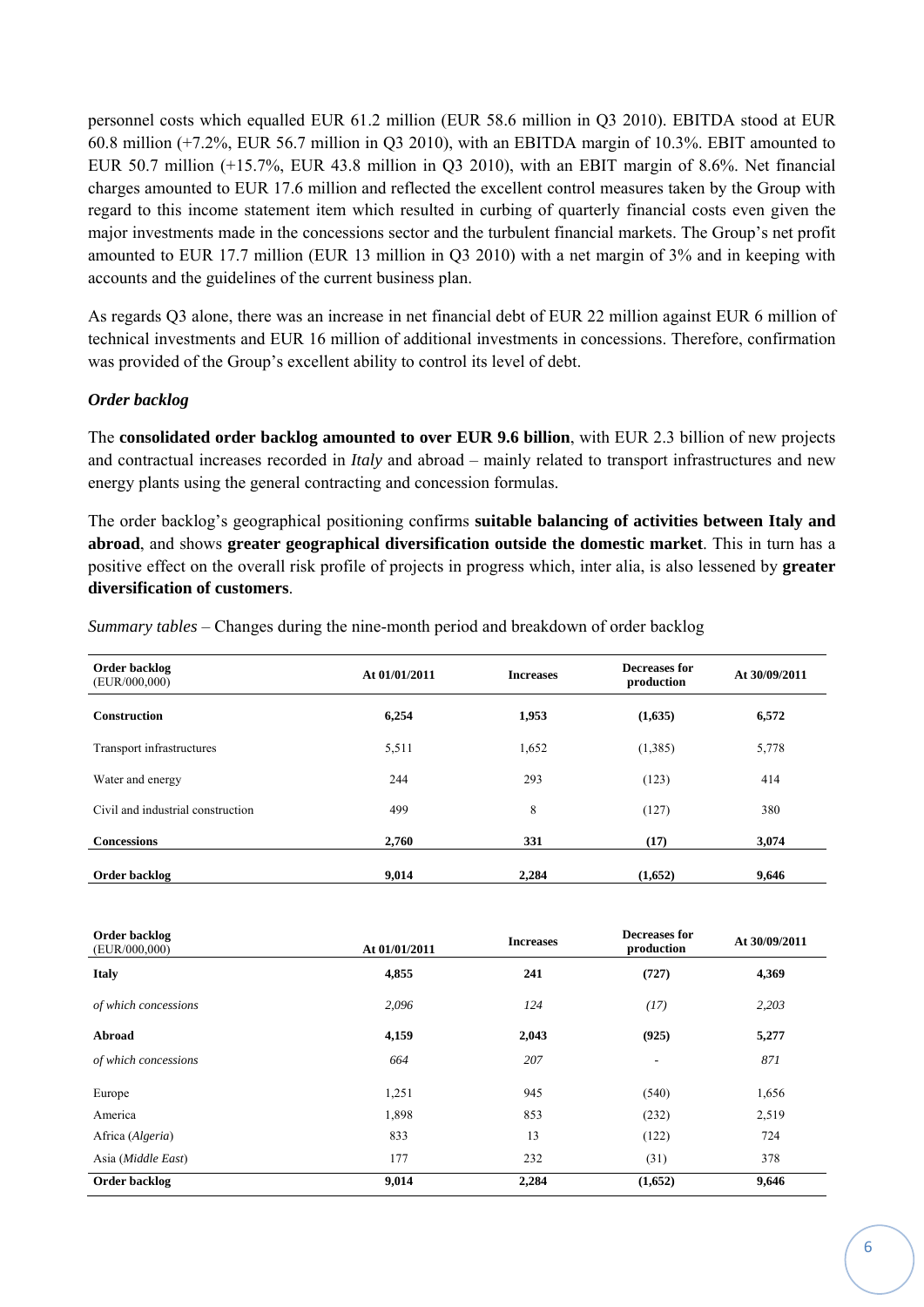**Italy (45%) continued to make a significant contribution to the backlog even if there was a drop in the percentage. While foreign projects (55%) showed a suitable ability to react to the slowdown in the domestic market**, also thanks to new orders secured in Central-Eastern Europe and Turkey. Foreign projects also saw an increase in the incidence of orders (i) involving countries where sovereign debt is classified as "investment grade" by leading international rating agencies and hence said countries do not present any political-economic situations looked on as "at risk", as well as (ii) with leading private counterparties boasting proven credit capacity, as is the case in Chile (with Pacific Hydro), Peru (with KALLPA Generación S.A. and Luz del Sur) and Russia (with the Northern Capital Gateway international consortium which the German company, Fraport, also has a stake in).

**The new orders included among the construction backlog for the nine-month period include**: (i) Peru – the EPC contract for Cerro del Àguila hydroelectric plant (USD 680 million with Astaldi holding a 50% stake) and the contract for the Santa Teresa hydroelectric plant (EUR 70 million with Astaldi holding a 50% stake); (ii) Venezuela – the contractual addendum for the Puerto Cabello-La Encrucijada railway line (EUR 500 million for Astaldi's stake); (iii) Poland – the Warsaw-Łódź railway line and the Łódź Fabryczna underground station (EUR 350 million with Astaldi holding a 40% stake); (iv) Romania – the Cernavoda-Medgidia motorway (EUR 119 million with Astaldi holding a 50% stake), the Orastie-Sibiu motorway (EUR 114 million with Astaldi holding a 70% stake), Line 5 of the Bucharest underground (EUR 215 million with Astaldi holding a 39% stake); (v) Russia - the EPC contract for the international terminal of Pulkovo Airport in St. Petersburg (EUR 700 million with Astaldi holding a 50% stake); (vi) Oman – the BidBid-Sur road (OMR 125 million, equivalent to approximately EUR 231 million with Astaldi holding a 51% stake); (vii) Florida (USA) – the NW 25th Street contract (USD 59 million); (viii) additional contractual increases related to projects in progress (transport infrastructures, water and energy), in Italy and abroad (Algeria, Chile, El Salvador, Romania).

**The new orders included among the concessions backlog for the nine-month period include**: (i) Turkey – EUR 210 million (Astaldi's stake) for management of the Milas-Bodrum international airport, already under construction by Astaldi (said project follows the relative construction contract already secured by the Group in 2010); (ii) Italy – EUR 124 million (Astaldi's stake) for the increase in the Group's stake in Line 5 of the Milan underground.

#### *Subsequent events*

The **Chacayes hydroelectric plant in Chile was inaugurated and put into operation** on 25 October. Astaldi Group, holder of a 27.3% stake in the concessionaire company set up to carry out the project finance initiative to construct and subsequently manage the plant, built the project and shall be responsible for its management as part of a partnership with the Australian company, Pacific Hydro. The plant's annual production when fully operational is expected to be equal to 557 GWh, and it is already achieving a higher level of performance than expected in this first phase. A long-term sales agreement means it is already envisaged that 60% of the energy produced will be sold on the Chilean market and that the remaining 40% will be allocated to the spot market.

Still in October, Astaldi Group officially completed with the Municipality of Brescia the purchase of 62,818 additional shares, equal to 3.85% of the share capital in **Autostrada Brescia-Verona-Vicenza-Padova S.p.A.** (the concessionaire company for Italy's A4 motorway) for a total value of EUR 39.6 million. As a result of said transaction, Astaldi Group, through the company Astaldi Concessioni, now holds an 8.65% stake (141,144 shares) in the share capital of the aforementioned concessionaire company.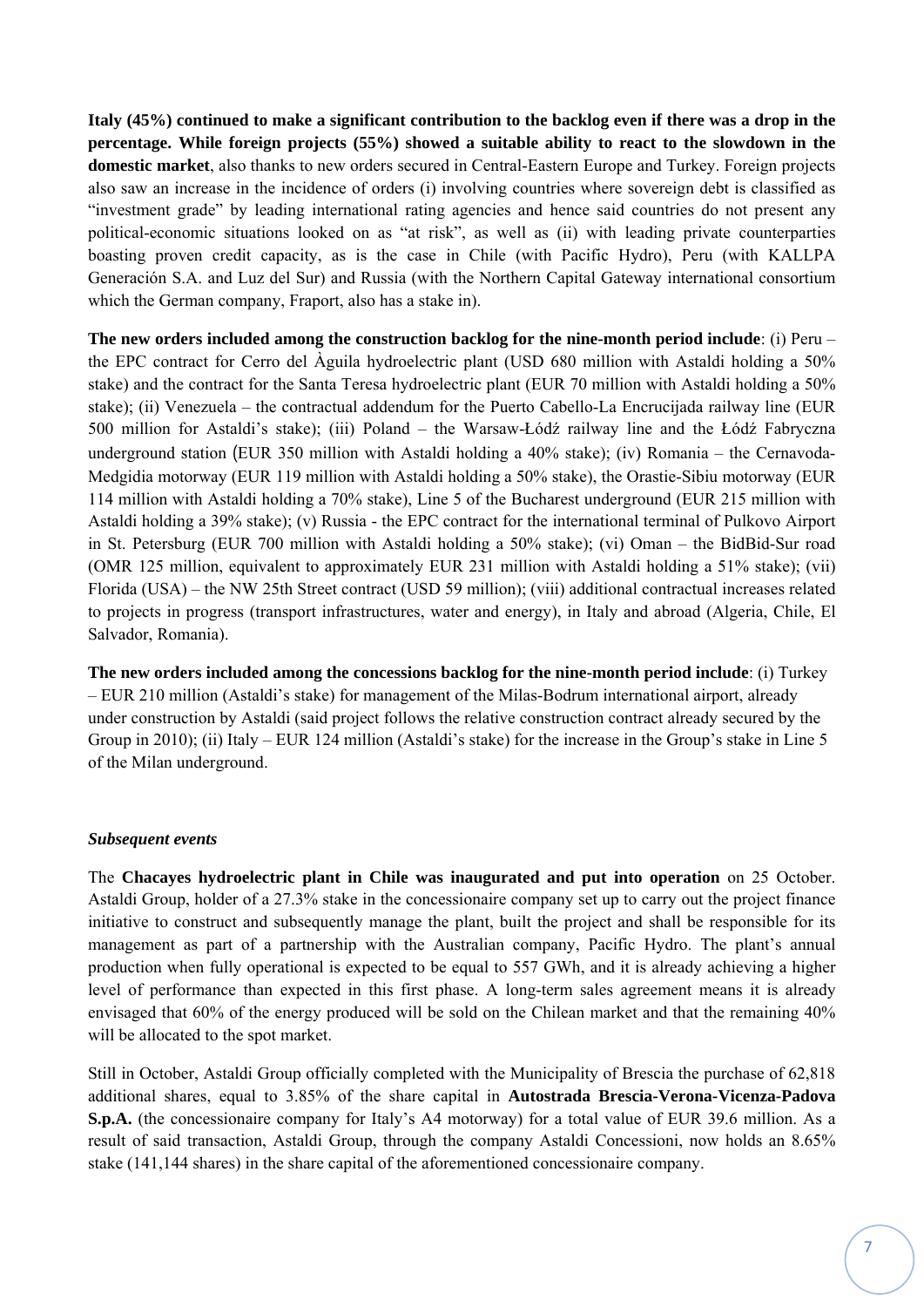**A 12-kilometre stretch of Maxi Lot DG-21 of the Jonica National Road in Italy was opened to traffic** in November. Proof of the project's strategic importance for the area can be found in the fact that the event was attended by the Ministry of Infrastructures together with top-ranking representatives of local and provincial authorities.

**A contractual addendum was signed in Venezuela for completion of the Puerto Cabello-La Encrucijada railway line**, work on which is already at an advanced state and is being performed by an Italian consortium (which Astaldi holds a 33.33% stake in). The addendum involves adjustment of the total value of the existing contract and an extension of the railway line from Moron to Puerto Cabello port. Therefore, the total value of works to be completed along the whole stretch is now EUR 3.3 billion for the Italian consortium and the addendum **means an order backlog increase of EUR 500 million for Astaldi.** The project falls into the Economic Cooperation Agreement entered into by the Italian and Venezuelan governments in February and ratified in subsequent agreements, the most recent of which is dated May 2010.

As regards concessions, Astaldi Group, as part of a joint venture, with a 51% stake, together with the Turkish construction company Turkerler, **has received the letter of award, as preliminary to signing the contract, for the concession to design, construct and subsequently manage the Etlik Hospital Complex in Ankara in Turkey**. The total value of the investments amounts to EUR 940 million at the current exchange rate. EUR 567 million will be employed to carry out the works. Management revenues total EUR 2.4 billion, 85% of which is guaranteed by availability charges, that can be re-valued due to inflation, and the rest by the provision of contract services. The planned duration of the concession is 28.5 years, 3.5 of which for design and construction activities and the remaining 25 for management activities. Works will commence in 2012. The project has been commissioned by the Turkish Ministry of Health and involves the design, construction, supply of electro-medical equipment and furnishings and management of a hospital complex boasting 3,200 beds spread over eight different healthcare facilities and a hotel, for a total of approximately 1,080,000 square metres. This project completes Astaldi's supply capacity in the concession sector in Turkey where the group is already active in the motorway concessions sector with the Gebze-Izmir motorway pending financial closing, and in the airport concessions sector with the Milas-Bodrum international terminal. Therefore, Turkey's strategic role can be confirmed, with construction projects in the transport infrastructures sector also being carried out at the present time.

#### *Foreseeable development of operations*

The situation of the financial markets has not prevented Astaldi Group from achieving set growth targets during the first nine months of the year.

As regards the immediate future, an additional boost to growth is expected from the strategic actions planned and carried out in recent years: setting up of Astaldi Concessioni, entry into full operation of key projects such as the recently acquired transport infrastructures projects in Italy and abroad, joining of the airport concessions sector in Turkey, stabilisation of concession revenues guaranteed by start-up of management of some projects such as the Chacayes plant in Chile, as well as the forthcoming finalisation of major projects such as the Gebze-Izmir motorway in Turkey, shall ensure new development opportunities.

Said observations have been reached, even given the understandable fear of the possible consequences on real economies of the upset in the financial markets recorded in recent months, in the knowledge that the strategies adopted to date are able to ensure the Group's business model has the flexibility needed for an effective reaction to the negative situations that continue to arise.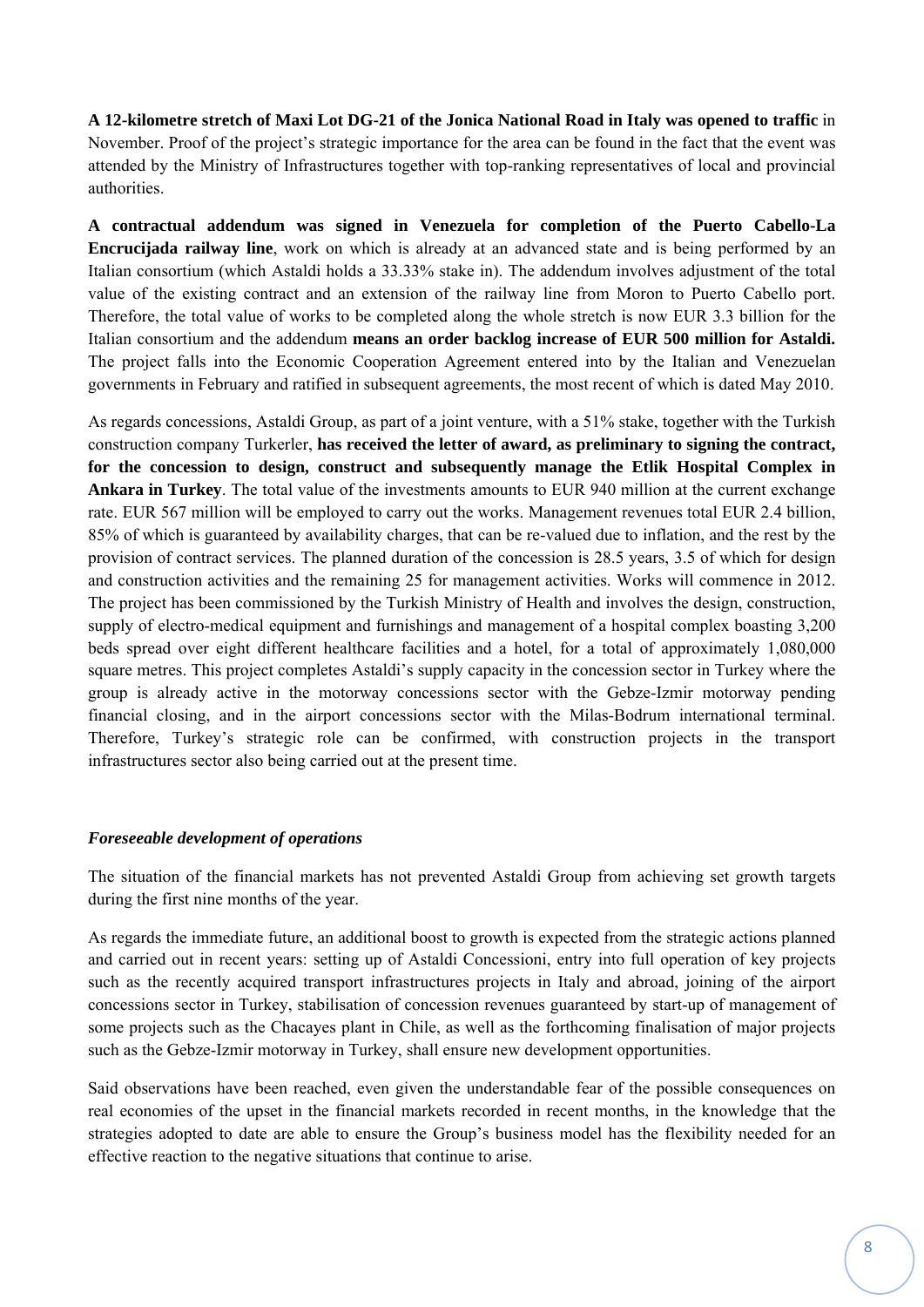**Construction will continue to represent the Group's core business, but important partnerships will arise from concessions in Italy and abroad** in relation to structured projects with a suitable risk/return profile and guaranteed minimum fees.

**Italy shall continue to play a key role** in development policies, **holding steady its contribution to turnover**. **Foreign activities shall consolidat**e **their contribution**, also as a result of the greater geographical diversification of activities and **consequent improvement in the risk profile of activities**.

As regards current construction projects, the intensification of underground transport infrastructures in Italy is planned together with a major contribution from Central-Eastern Europe and Turkey, as well as entry into full operation of the recently acquired hydroelectric projects in Latin America. Further contributions may arise from the numerous projects in Italy and abroad currently under examination.

As regards concessions, as from 2012 management revenues shall include **the first offerings of the entry into full operation of the Chacayes plant (inaugurated in October) and the Milas-Bodrum airport (currently under construction).** These projects, combined with those that are already fully operational (Mestre Hospital and five car parks in Italy), shall make a significant contribution to stabilising revenues.

As regards the **Gebze-Izmir motorway** concession **in Turkey**, the preliminary activities involving special surveys and design of the works have been carried out as scheduled and the relative financing procedures are going ahead as planned. Once these have been completed, the amounts related to Astaldi's stake in this project shall be included in the order backlog. The consortium that shall perform the concession project which Astaldi holds a stake in - signed a subcontract agreement with Ihi and Itochu in September for design of the bridge to cross over the Gulf of Izmit which, when completed, shall feature among the longest suspended bridges in the world.

Moreover, **additional projects** in Italy and abroad in the concessions (healthcare, energy and transport) and construction (transport infrastructures) sectors are currently being examined and/or submitted as bids. It is felt they will generate an additional increase in the volume of activities in the medium term.

#### *2012 Financial Calendar*

The Board of Directors also approved the Calendar of Corporate Events (BoD Meetings, Shareholders' Meetings) scheduled for 2012 and which is attached hereto.

*The Executive appointed to draft corporate accounts, Paolo Citterio, Astaldi's General Manager – Administration and Finance, hereby declares, pursuant to paragraph 2 of Art. 154-bis of the Finance Consolidation Act that the accounting information contained herein tallies with accounting documents, ledgers and account entries.* 

*°°°* 

*°°°* 

*The ASTALDI GROUP is the top General Contractor in Italy, active in the field of design, execution and management of public infrastructures and major civil engineering works.* 

*The ASTALDI GROUP has been listed on the Stock Exchange since 2002, and closed the financial year 2010 with an order backlog*  worth 9 billion euro, and sales of over 2 billion euro; it thus holds 93<sup>d</sup> place in the ENR 2011 Top Global Contractors classification.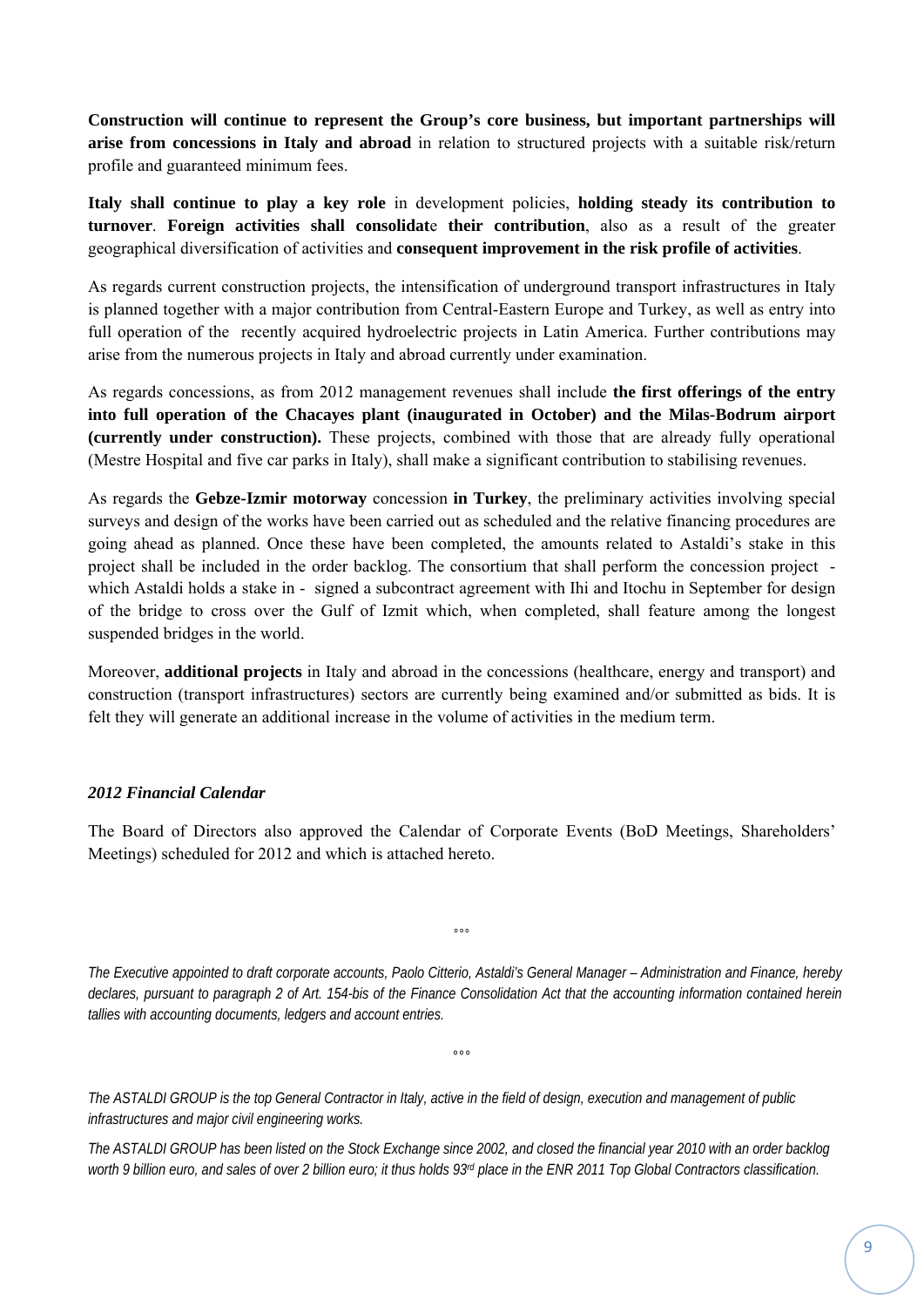*The ASTALDI GROUP currently has approximately 8,000 employees, active in 24 countries throughout the world. It has longstanding market interests in Italy, Algeria, Chile, Poland, Romania, Turkey, USA and Venezuela, while interesting activities are under way in Saudi Arabia, Bolivia, Bulgaria, Costa Rica, El Salvador, United Arab Emirates, Honduras, Nicaragua, Oman, Peru, Russia and Qatar; other areas of interest are Brazil, Canada and India.* 

*For more information Astaldi S.p.A. PMS Corporate Communications*  Tel. +39 06/41766389 Tel. +39 06/48905000 *Alessandra Onorati Giancarlo Frè Torelli* Head of Communications and Investor Relations *Andrea Lijoi a.onorati@astaldi.com www.astaldi.com*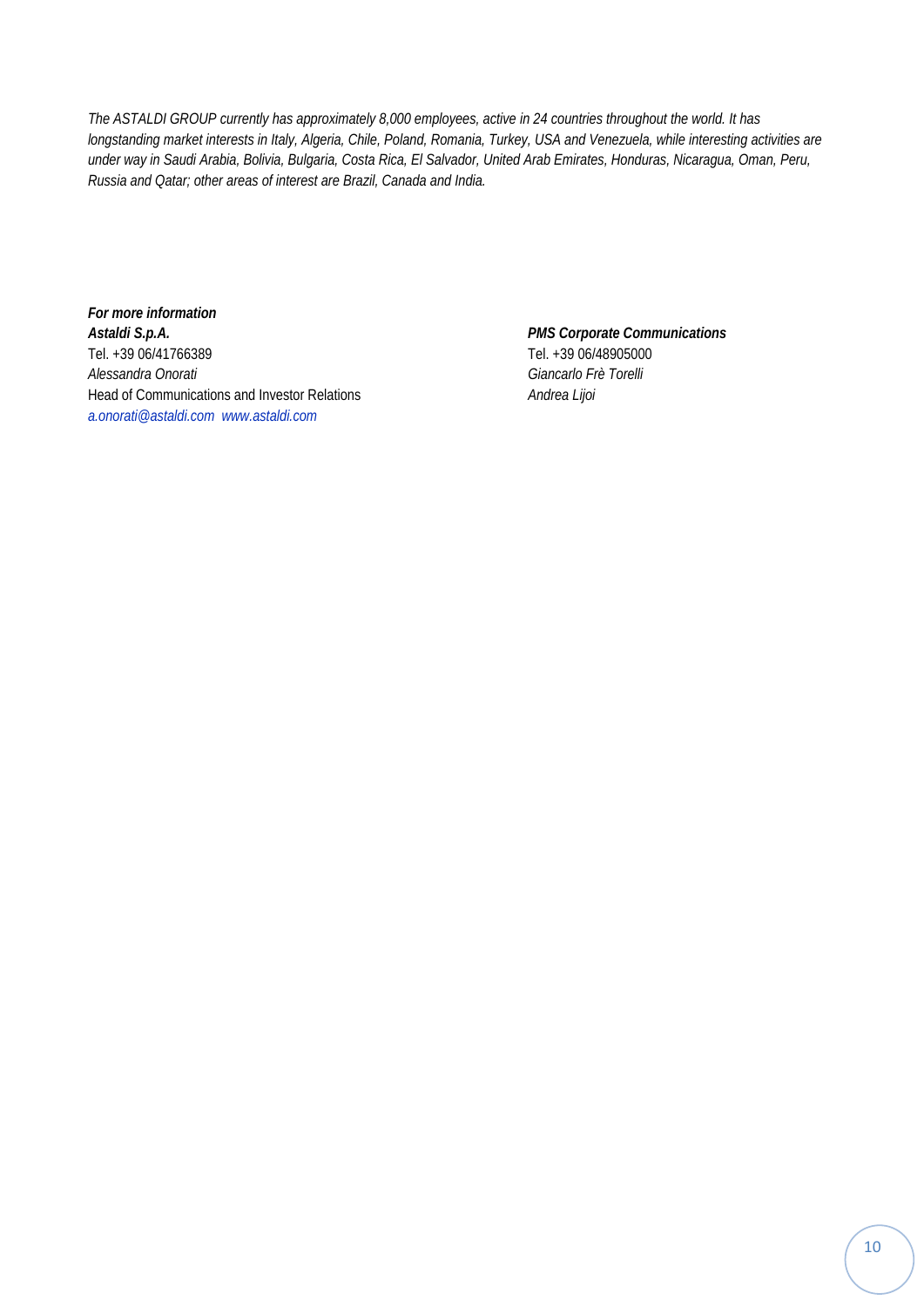## **Attachments**

## **Reclassified consolidated income statement**

|                                                                       | 30/09/2011  |          | 30/09/2010  | Q3 2011  |            | Q3 2010  |            |          |
|-----------------------------------------------------------------------|-------------|----------|-------------|----------|------------|----------|------------|----------|
|                                                                       |             |          |             |          |            |          |            |          |
| <b>EUR/000</b>                                                        |             |          |             |          |            |          |            |          |
| Revenues                                                              | 1,652,456   | 96.4%    | 1,377,110   | 93.8%    | 572,670    | 96.8%    | 457,480    | 94.1%    |
| Other operating revenues                                              | 61,252      | 3.6%     | 91,265      | 6.2%     | 18,757     | 3.2%     | 28,605     | 5.9%     |
| <b>Total Revenues</b>                                                 | 1,713,709   | 100.0%   | 1,468,375   | 100.0%   | 591,428    | 100.0%   | 486,086    | 100.0%   |
| Cost of production                                                    | (1,320,682) | $-77.1%$ | (1,086,460) | $-74.0%$ | (463, 313) | $-78.3%$ | (354, 465) | $-72.9%$ |
| <b>Added value</b>                                                    | 393,027     | 22.9%    | 381,914     | 26.0%    | 128,115    | 21.7%    | 131,621    | 27.1%    |
| Personnel costs                                                       | (193, 893)  | $-11.3%$ | (182, 914)  | $-12.5%$ | (61, 189)  | $-10.3%$ | (58, 605)  | $-12.1%$ |
| Other operating costs                                                 | (18, 755)   | $-1.1%$  | (29, 438)   | $-2.0%$  | (6, 138)   | $-1.0%$  | (16, 285)  | $-3.4%$  |
| <b>EBITDA</b>                                                         | 180,380     | 10.5%    | 169,563     | 11.5%    | 60,787     | 10.3%    | 56,731     | 11.7%    |
| Amortisation and<br>depreciation                                      | (34, 767)   | $-2.0%$  | (39, 573)   | $-2.7%$  | (10, 351)  | $-1.8%$  | (13, 359)  | $-2.7%$  |
| Provisions                                                            | (28)        | 0.0%     | (267)       | 0.0%     | (9)        | 0.0%     | 16         | 0.0%     |
| Write-downs                                                           | (809)       | 0.0%     |             | 0.0%     |            | 0.0%     |            | 0.0%     |
| (Capitalisation of internal<br>construction costs)                    | 813         | 0.0%     | 858         | 0.1%     | 231        | 0.0%     | 392        | 0.1%     |
| <b>EBIT</b>                                                           | 145,588     | 8.5%     | 130,581     | 8.9%     | 50,659     | 8.6%     | 43,780     | 9.0%     |
| Net financial income and<br>charges<br>Effects of valuation of equity | (55, 705)   | $-3.3%$  | (57,060)    | $-3.9%$  | (17, 588)  | $-3.0%$  | (21, 742)  | $-4.5%$  |
| investments using equity<br>method                                    | (392)       | 0.0%     | 255         | 0.0%     | (313)      | $-0.1%$  | 638        | 0.1%     |
| Pre-tax profit (loss)                                                 | 89,491      | 5.2%     | 73,776      | 5.0%     | 32,758     | 5.5%     | 22,676     | 4.7%     |
| <b>Taxes</b>                                                          | (35, 540)   | $-2.1%$  | (29,063)    | $-2.0%$  | (14,060)   | $-2.4%$  | (9,314)    | $-1.9%$  |
| Profit (tax) for the period                                           | 53,951      | 3.1%     | 44,713      | 3.0%     | 18,698     | 3.2%     | 13,361     | 2.7%     |
| Minority (profit) loss                                                | (1, 223)    | $-0.1%$  | (530)       | 0.0%     | (996)      | $-0.2%$  | (333)      | $-0.1%$  |
| Group net profit                                                      | 52,728      | 3.1%     | 44,183      | 3.0%     | 17,702     | 3.0%     | 13,028     | 2.7%     |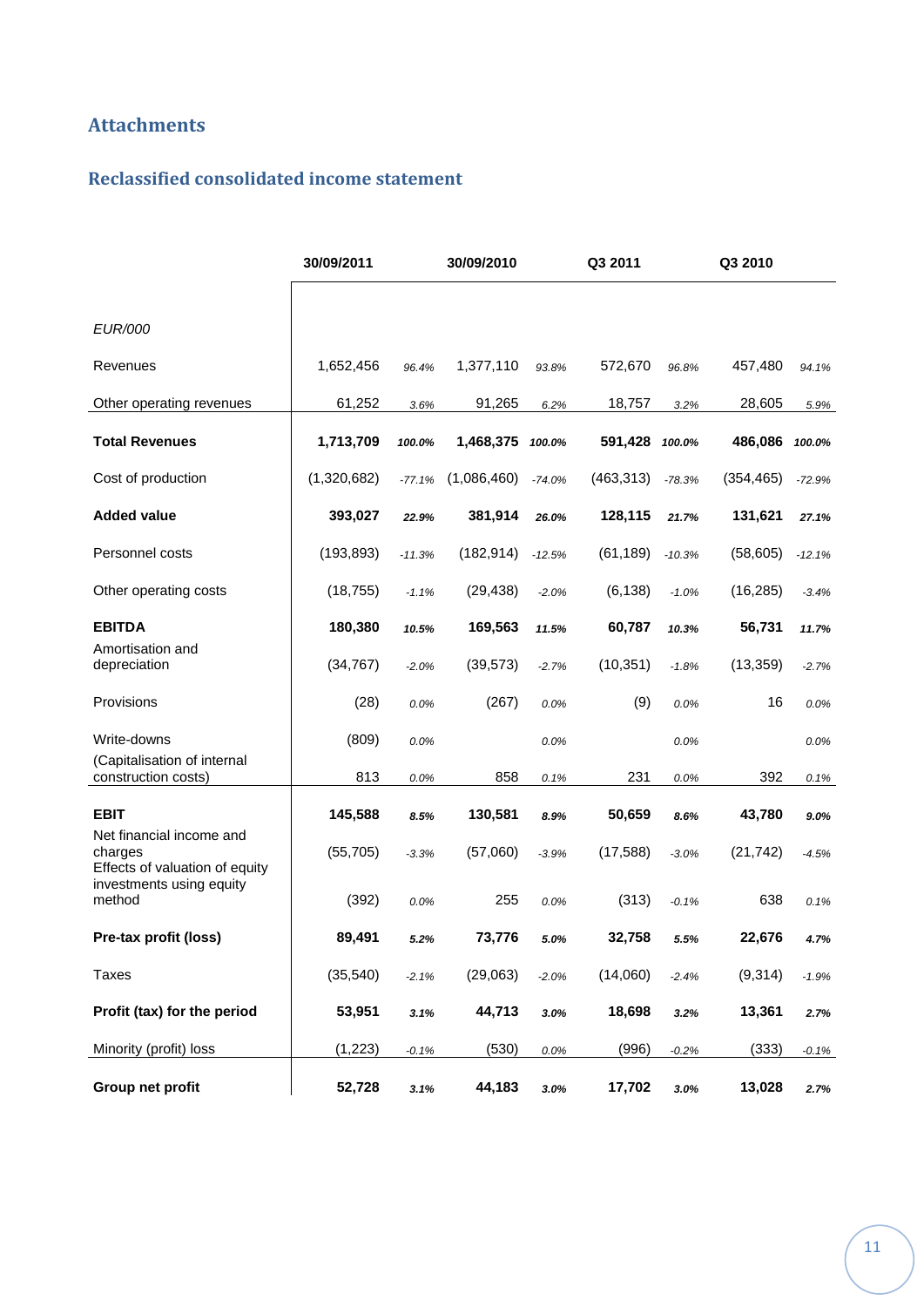## **Reclassified consolidated balance sheet**

| <b>EUR/000</b>                               | 30/09/2011    | 31/12/2010    | 30/09/2010  |
|----------------------------------------------|---------------|---------------|-------------|
|                                              |               |               |             |
| Intangible fixed assets                      | 22,862        | 3,739         | 4,028       |
| Tangible fixed assets                        | 297,308       | 302,607       | 308,761     |
| Equity investments                           | 153,441       | 84,830        | 81,759      |
| Other net fixed assets                       | 40,265        | 35,520        | 34,268      |
| <b>TOTAL Fixed assets(A)</b>                 | 513,877       | 426,697       | 428,817     |
| Inventories                                  | 81,169        | 93,624        | 98,591      |
| Contracts in progress                        | 1,048,878     | 845,877       | 802,421     |
| Trade receivables                            | 34,522        | 30,463        | 31,911      |
| Accounts receivable                          | 735,002       | 593,899       | 587,509     |
| Other assets                                 | 187,072       | 213,666       | 209,913     |
| Tax receivables                              | 112,509       | 101,523       | 118,476     |
| Advances from customers                      | (376,730)     | (338, 489)    | (333, 247)  |
| <b>Subtotal</b>                              | 1,822,422     | 1,540,563     | 1,515,574   |
| Trade payables                               | (120, 346)    | (130, 951)    | (108, 998)  |
| Due to suppliers                             | (850, 843)    | (695, 674)    | (629, 587)  |
| Other liabilities                            | (311,066)     | (300, 612)    | (293, 123)  |
| <b>Subtotal</b>                              | (1, 282, 255) | (1, 127, 237) | (1,031,707) |
| <b>Working capital (B)</b>                   | 540,167       | 413,326       | 483,867     |
| Employee benefits                            | (8,825)       | (8,460)       | (9,613)     |
| Provisions for non-current risks and charges | (24,066)      | (21, 777)     | (28, 159)   |
| <b>Total Provisions (C)</b>                  | (32, 891)     | (30, 237)     | (37, 773)   |
| Net invested capital (D) = $(A) + (B) + (C)$ | 1,021,153     | 809,786       | 874,910     |
| Available funds                              | 372,395       | 415,259       | 379,494     |
| Current financial receivables                | 13,574        | 20,371        | 19,203      |
| Non-current financial receivables            | 15,257        | 16,100        | 15,634      |
| Securities                                   | 1,871         | 5,003         | 3,593       |
| Current financial liabilities                | (383, 443)    | (330, 920)    | (338, 719)  |
| Non-current financial liabilities            | (692,008)     | (592, 242)    | (639, 539)  |
| Net financial payables / receivables (E)     | (672, 355)    | (466, 428)    | (560, 334)  |
| Receivables arising from concessions         | 121,958       | 99,872        | 99,976      |
| Total financial payables / receivables (F)   | (550,397)     | (366, 557)    | (460, 358)  |
| Group equity                                 | (455, 443)    | (424, 988)    | (396, 851)  |
| Minority equity                              | (15, 313)     | (18, 241)     | (17,702)    |
| Equity ( G ) = $(D) - (F)$                   | 470,756       | 443,229       | 414,552     |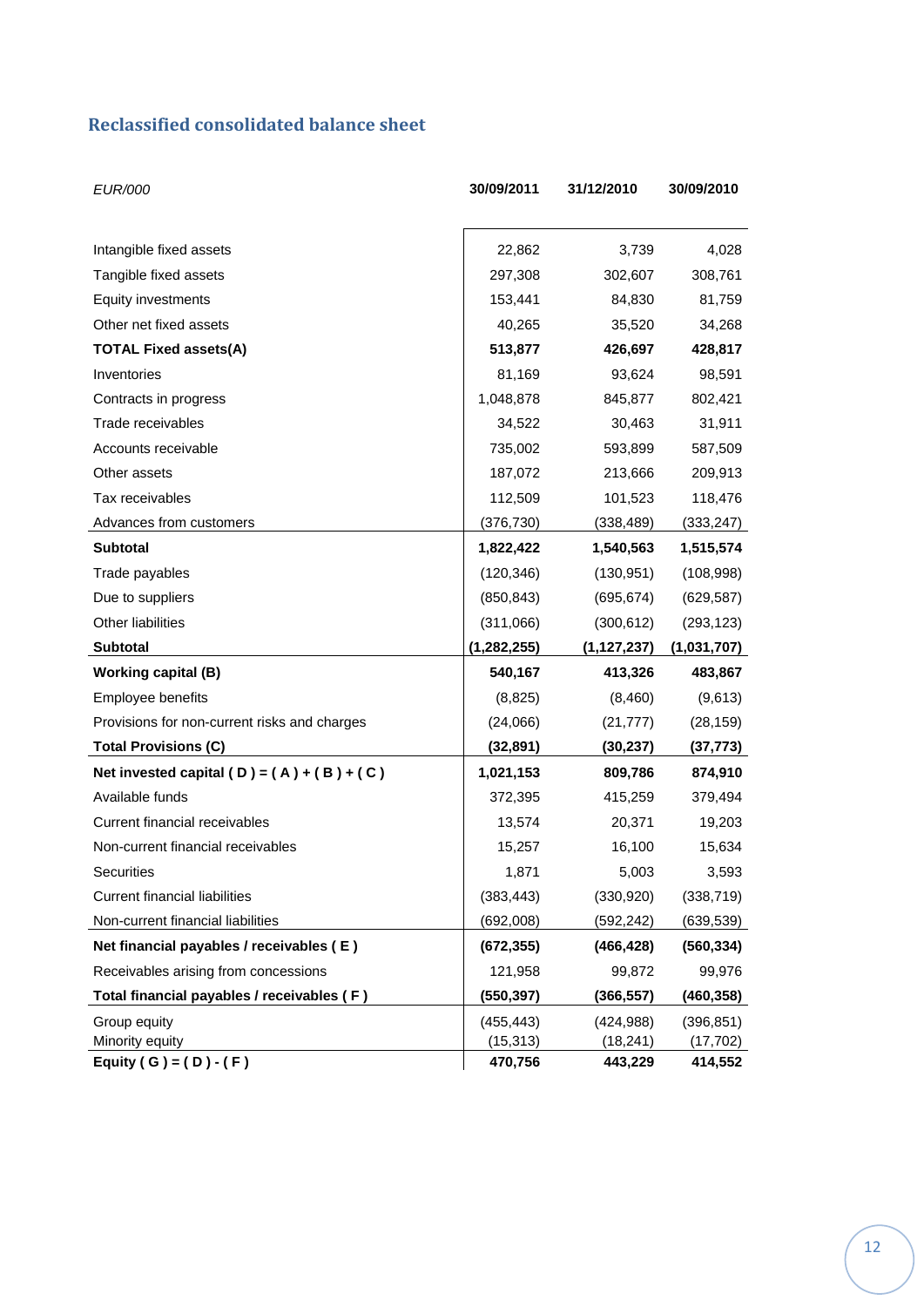# **Consolidated net financial equity situation**

|             |                                      |           | 30/09/2011 | 30/06/2011 | 31/03/2011 | 31/12/2010 | 30/09/2010 |
|-------------|--------------------------------------|-----------|------------|------------|------------|------------|------------|
| A           | Cash and cash equivalents            |           | 372,395    | 446,292    | 348,015    | 415,259    | 379,494    |
| B           | Securities held for trading          |           | 1,871      | 2,973      | 4,957      | 5,003      | 3,593      |
| $\mathbf C$ | <b>Available funds</b>               | $(A+B)$   | 374,266    | 449,265    | 352,972    | 420,262    | 383,087    |
| D           | <b>Financial receivables</b>         |           | 28,831     | 27,964     | 34,957     | 36,471     | 34,837     |
| E           | Current bank payables                |           | (309, 543) | (363, 572) | (346, 583) | (226, 148) | (266, 231) |
| F           | Current share of non-current debt    |           | (66, 110)  | (99, 116)  | (91, 459)  | (93, 516)  | (62, 503)  |
| G           | Other current financial payables     |           | (7, 791)   | (8,613)    | (10, 366)  | (11,256)   | (9,985)    |
| H           | <b>Current financial debt</b>        | $(E+F+G)$ | (383, 443) | (471,302)  | (448, 408) | (330,920)  | (338,719)  |
| I           | Net current financial debt           | $(H+D+C)$ | 19,653     | 5,927      | (60, 478)  | 125,814    | 79,205     |
| J           | Non-current bank payables            |           | (687, 947) | (645,381)  | (567, 473) | (588, 794) | (635, 420) |
| K           | Other non-current payables           |           | (4,061)    | (4,052)    | (4,217)    | (3, 447)   | (4,119)    |
| L           | Non-current financial debt           | $(K+J)$   | (692,008)  | (649, 433) | (571, 691) | (592, 242) | (639, 539) |
| M           | <b>Net financial debt</b>            | $(L+I)$   | (672, 355) | (643,505)  | (632, 169) | (466, 428) | (560, 334) |
| N           | Receivables arising from concessions |           | 121,958    | 114,933    | 100,537    | 99,871     | 99,976     |
| $\mathbf 0$ | <b>Total financial debt</b>          | $(M+N)$   | (550, 397) | (528, 572) | (531, 632) | (366, 557) | (460, 358) |
|             | Treasury shares on hand              |           | 3,057      | 3,056      | 3,996      | 4,168      | 4,190      |
|             | <b>Total net financial position</b>  |           | (547, 340) | (525, 517) | (527, 636) | (362, 388) | (456, 168) |
|             | Debt / Equity Ratio                  |           | 1.16       | 1.15       | 1.14       | 0.82       | 1.10       |